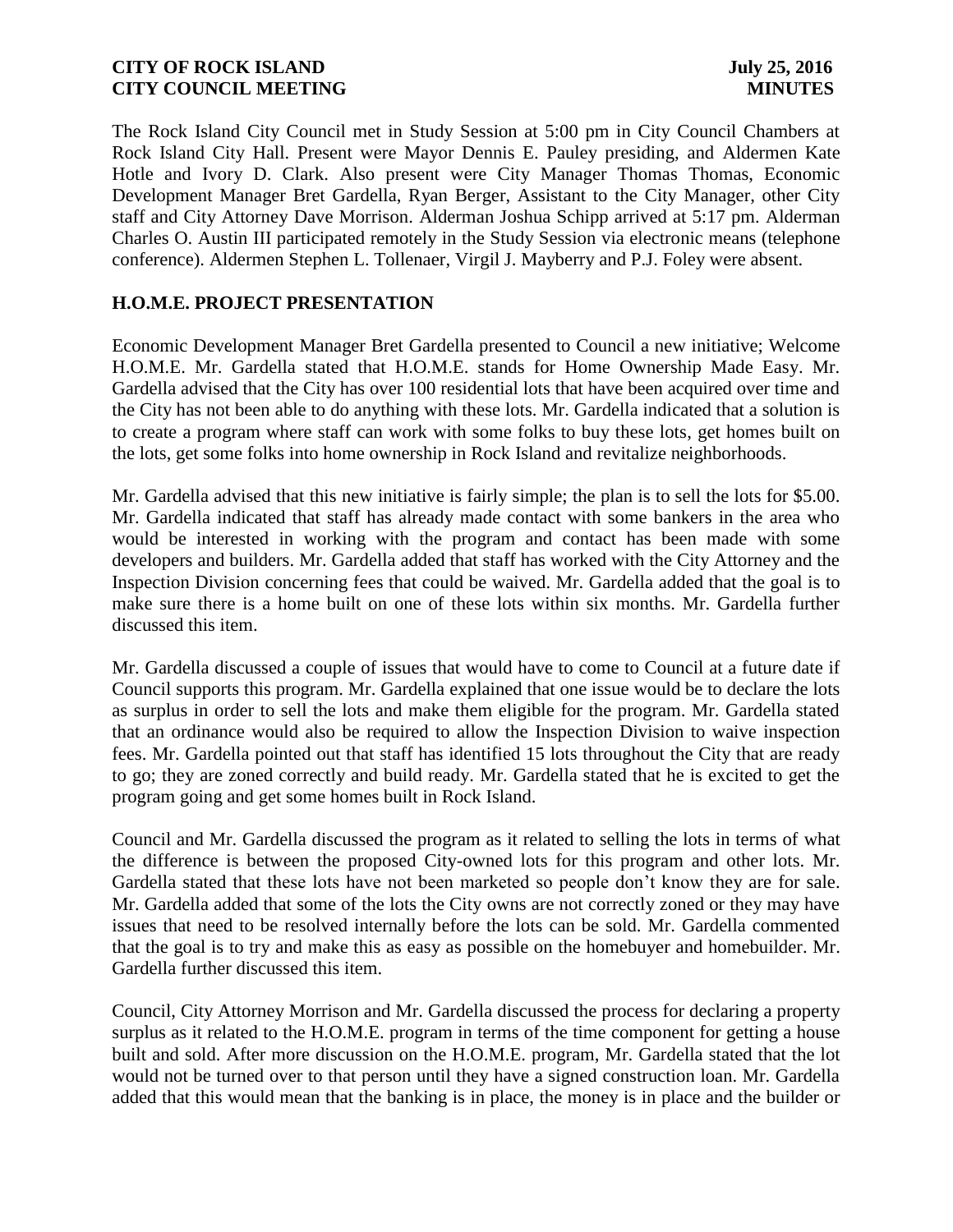developer is ready to go on that particular property and then it would be transferred over to that person. After more discussion on this item, Council members agreed that it appears to be a good program.

## **FRIENDSHIP MANOR AGREEMENT**

Economic Development Manager Bret Gardella discussed the proposed agreement with Friendship Manor. Mr. Gardella advised that Friendship Manor is continuing their west entrance beautification and urban renewal project. Mr. Gardella added that part of that project is to take down one of their blighted structures to help create a 24 stall parking lot, beautify the corner of  $21<sup>st</sup>$  Avenue and  $12<sup>th</sup>$  Street and beautify their west property line. Mr. Gardella stated that this meets their goals of being able to continue to show that they are improving their property to their residents as well as to the City.

Mr. Gardella advised that staff has been working on an agreement for a couple of months and there is some money in the  $11<sup>th</sup>$  Street TIF District available to assist them. Mr. Gardella added that the City will be able to help them with a portion of the money. Mr. Gardella commented that Friendship Manor is doing a fundraising campaign to obtain the rest of the funds needed for this project.

Mr. Gardella indicated that Friendship Manor has stated that they would be under construction by September  $1<sup>st</sup>$  of this year and they want the project completed by the summer of 2017.

Council discussed Mr. Gardella's presentation.

## **FOLLOW-UP ON BZA OPTIONS**

Ryan Berger, Assistant to the City Manager provided a follow-up to a previous study session in regards to the issue of the Board of Zoning Appeals (BZA) making decisions that Council disagrees with. Mr. Berger discussed three options for Council involvement. The possible options discussed for incorporating Council into the process included; 1. The City Council chooses which BZA cases they would like to come before them after the BZA's decision; 2. City Council hears all cases in which the BZA decisions differ from staff's recommendation; and 3. City Council hears cases if the applicant appeals a BZA decision. Mr. Berger commented that Council could then modify, affirm, or reverse in whole or in part, the decision of the BZA.

Mr. Berger then discussed the pros and cons for each option. Mr. Berger indicated that on the positive side for option one in which the City Council would choose which BZA cases they would like to come before them after the BZA's decision, Council would have complete flexibility in determining what they would like to hear. Mr. Berger stated that on the negative side and since not all cases would be treated similarly, there could be legal ramifications.

In regards to option two; Council hears all cases in which the BZA decision differs from staff recommendations, Mr. Berger stated that the item would automatically go to Council if the BZA approves or denies a request that is different from staff's recommendation. Mr. Berger added that a possible stipulation may include that if the BZA approved a request in which 20% or more of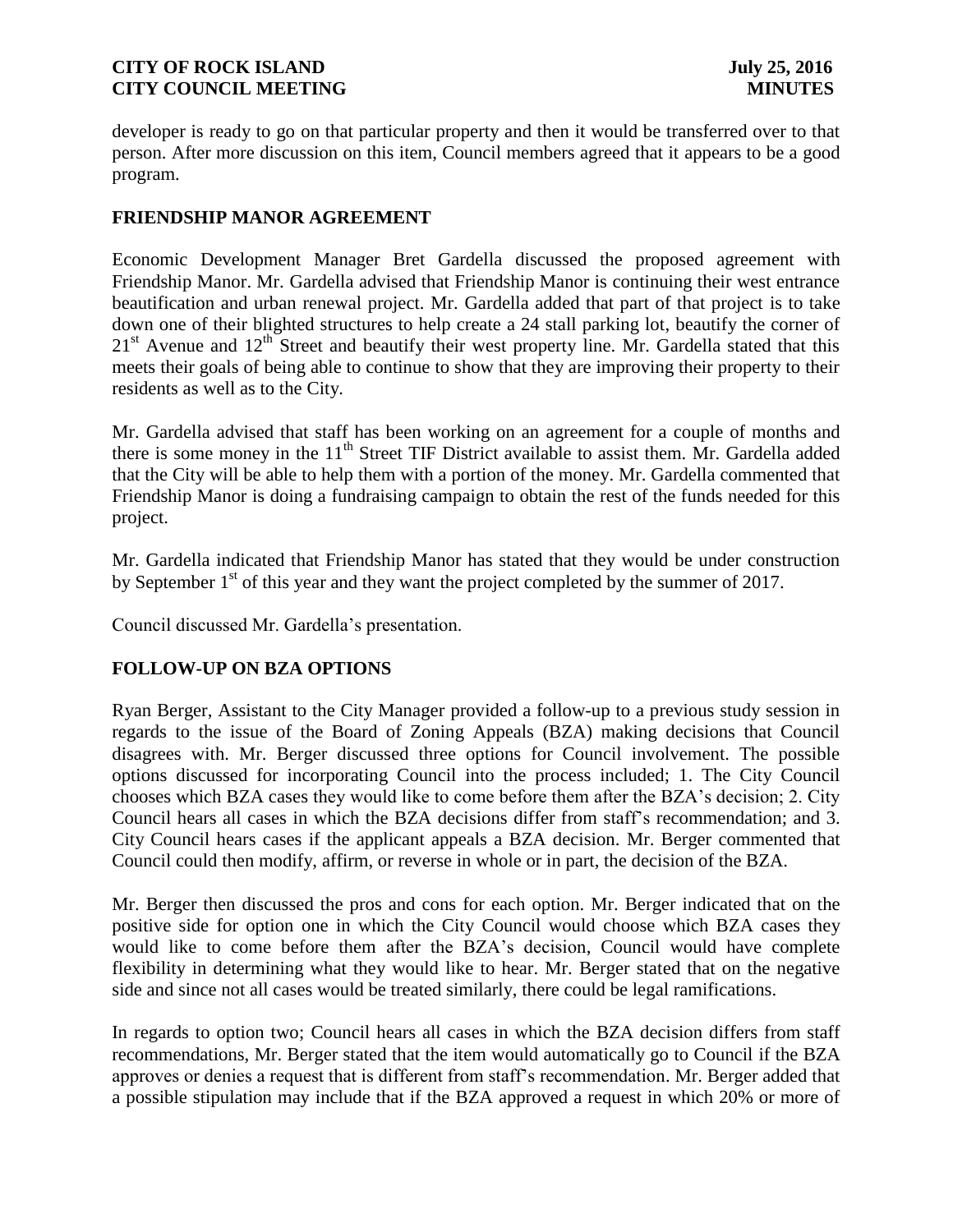the notified property owners object, then it could still go to Council. Mr. Berger advised that a pro of this would provide for the equal treatment of BZA cases with a consistent rationale for why items go to Council and it would cover all situations in which an applicant feels the wrong decision was made. Mr. Berger advised that a negative aspect of this option would be if staff and the BZA agree, but Council does not agree. It was noted that in these cases, Council would not be able to change the decision. Mr. Berger commented that this would be a potentionally longer process for a final decision to the applicant and the item would need to wait for the next Council cycle. Mr. Berger added that all BZA cases are subject to review of a district court and in an extreme case, a final decision could take 50 days as opposed to 35 days.

Mr. Berger explained that in regards to option three in which the City Council hears cases if the applicant appeals a BZA decision, this creates an applicant driven appeal process for Council action. Mr. Berger added that if the applicant disagrees with a decision of the BZA, they can appeal to the City Council through an application process. Mr. Berger indicated that with this option, the Council could dismiss the appeal without further hearing, they could send the matter back to the BZA, or the item could be scheduled for a public hearing before the City Council. Mr. Berger noted that the applicant would have to provide a reason for the appeal and pay a fee for additional staff time.

Mr. Berger indicated that on the positive side, this would provide for the equal treatment of BZA cases with a consistent rational for why items go to the City Council and it would cover all situations in which an applicant feels the wrong decision was made by the BZA. However, Mr. Berger stated that this would remove the authority of BZA decisions. In addition, neighbors may not be aware of the additional public hearings and they may believe that the BZA decision is final. Mr. Berger stated that to resolve this, staff has to make sure the neighbors are notified that there has been an appeal on the case. Mr. Berger commented that this would be a longer process, which is similar to option two.

Mr. Berger advised that staff is recommending option three in which the City Council hears cases if the applicant appeals a BZA decision. Mr. Berger offered that this would provide for the equal treatment of BZA cases with a consistent rationale for why items go to the City Council and it would cover all situations in which the applicant feels the wrong decision was made by the BZA. Mr. Berger noted that this would remove the authority of BZA decisions.

Council discussed the options as it related to whether or not to change the whole process. Council discussed the issue of the BZA being the only board that has the level of authority in which Council doesn't have the option to review a final decision made by the BZA. In addition, Council and City Attorney Dave Morrison discussed option three as it related to having a comprehensive list of factors concerning reasons as to why a person could appeal a decision made by the BZA. Council further discussed option three. After more discussion, it was determined to move forward with option three.

## **GAMING GRANT DISCUSSION**

Ryan Berger, Assistant to the City Manager discussed the process for the Gaming Grant. Mr. Berger stated that Gaming Grant applications will be available for non-profits on Friday, August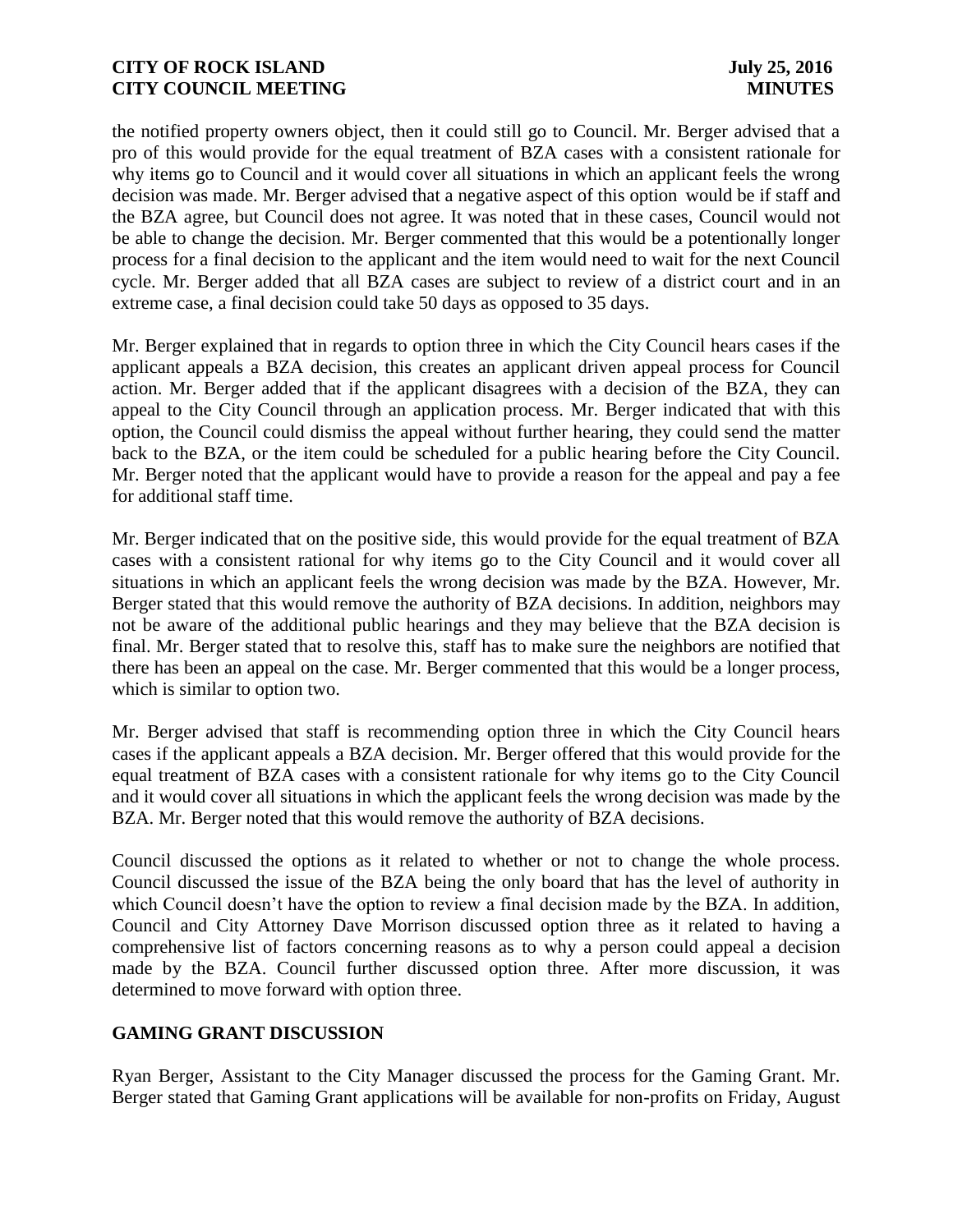12, 2016 for the 2017 cycle. Mr. Berger commented that the City Council provides the Citizens Advisory Committee (CAC) with policy direction on the allocation of Gaming funds and the CAC will review the applications and provide funding recommendations to Council totaling \$50,000.00.

Mr. Berger explained that the CAC asks a lot of questions in regards to making those funding decisions in terms of whether an agency should received funding. Various questions may include whether the activity meets a defined need in the community; who may benefit from the activity; and whether the agency has the capacity to deliver the services.

In regards to the Gaming Grant Policy, Mr. Berger advised that in 2016, one of the rules was that an organization could request as much as \$10,000.00 and services directed towards youth would receive priority for funding, but not to the exclusion of other services. Mr. Berger noted that typically, the dollar amount given to each organization has been between \$4,000.00 and \$5,000.00.

Mr. Berger inquired as to whether Council had any recommended changes to the policy. Council discussed this item. Alderman Schipp inquired as to whether the same programs have been funded year after year. Mr. Berger advised that the City has been generally consistent on funding the same programs, but new agencies have been let in. Mr. Berger commented that out of 12 organizations last year, six were new agencies.

After more discussion, Mayor Pauley advised that the money that went to these organizations used to come out of CDBG. However, it got to the point where CDBG dollars were being reduced and the need was getting greater and greater, so Council focused all of the social service dollars towards the Martin Luther King Center. Mayor Pauley stated that he made a recommendation several years ago that \$50,000.00 would be taken out of Gaming funds and the CAC would determine where the funds go.

After more discussion, Council determined that no changes would be made to the policy at this time. Mr. Berger commented that the policy will be on the August  $8<sup>th</sup>$  Agenda for Council consideration.

## **ADJOURNMENT**

A motion made by Alderman Schipp and seconded by Alderman Clark to adjourn the meeting carried by the following Aye and No vote. Those voting Aye being; Alderman Hotle, Alderman Schipp, Alderman Austin and Alderman Clark; those voting No, none. The meeting was adjourned at 5:51 pm.

 $\overline{\phantom{a}}$  , and the contract of the contract of the contract of the contract of the contract of the contract of the contract of the contract of the contract of the contract of the contract of the contract of the contrac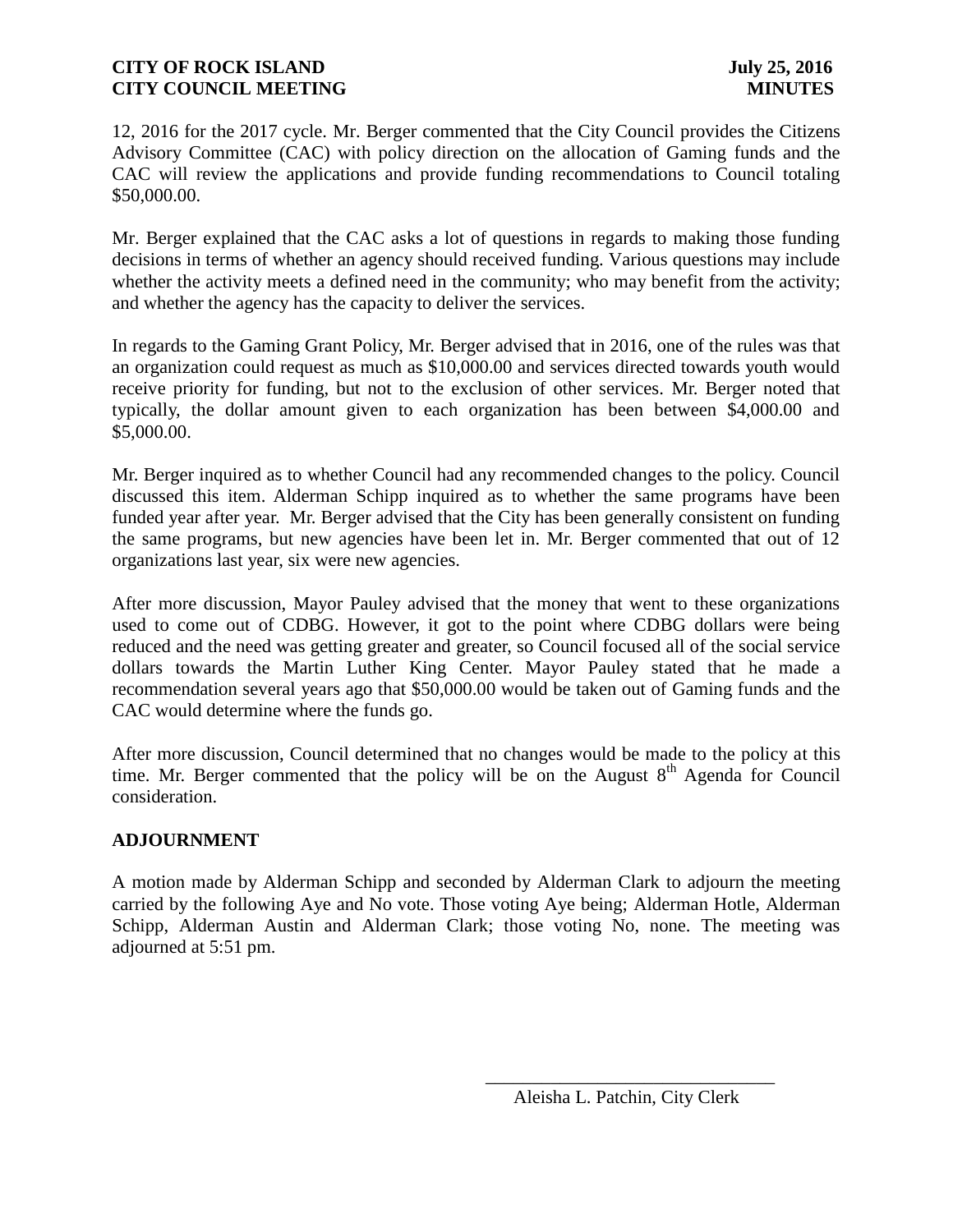Rock Island City Council met in regular session at 6:45 pm in Council Chambers of Rock Island City Hall. Present were Mayor Dennis E. Pauley presiding, and Aldermen Kate Hotle, Joshua Schipp, Ivory D. Clark and P.J. Foley. Also present were City Manager Thomas Thomas and City Attorney Dave Morrison. Aldermen Stephen L. Tollenaer, Charles O. Austin III and Virgil J. Mayberry were absent.

Introductory Proceedings

Mayor Pauley called the meeting to order and led in the Pledge of Allegiance. Alderman Schipp gave the Invocation.

## Agenda Item #5 **Minutes of the meeting of July 11, 2016.**

A motion was made by Alderman Foley and seconded by Alderman Hotle to approve the Minutes of the meeting of July 11, 2016 as printed. The motion carried by the following Aye and No vote; those voting Aye being; Alderman Hotle, Alderman Schipp, Alderman Clark and Alderman Foley; those voting No, none.

Agenda Item #6 **Update Rock Island by Mayor Pauley.** 

**2016 Tell On Your Neighbor** - Mayor Pauley stated that each year, residents of Rock Island are encouraged to "Tell On Your Neighbor" by nominating the yards in their neighborhood that they find to be appealing or most improved. The City of Rock Island's Beautification Commission will review all entries and awards will be presented at the September 12, 2016 City Council meeting. Mayor Pauley stated that nominations can be made throughout the month of July by contacting the Community and Economic Development Department at (309) 732-2900 or by email at planning@rigov.org.

**Starlight Revue Concert Series** - Mayor Pauley indicated that on July 26, 2016, Josh Duffee & His Orchestra will perform in beautiful Lincoln Park. At 5:00 pm, dinner will be available from Hy-Vee Grill with a dance lesson/family activity from 6:15 pm to 7:00 pm. Mayor Pauley commented that the concert will start at 7:00 pm. Call 732-RAIN to check status for inclement weather.

**Ready to Rock the School Year -** Mayor Pauley stated that the Rock Island-Milan School District is hosting a back-to-school event on Sunday, July 31, 2016 from 2:00 pm to 5:00 pm at Schwiebert Riverfront Park. Each school in the district will be represented and will have a special item for students when they visit their school's booth. Mayor Pauley commented that there will be free hot dogs, chips and water, plus the first 2,000 visitors will receive goody bags full of offers around the community. Community organizations will also be represented with information that students and parents can benefit from for this upcoming school year. For more information, please call (309) 793-5900 ext. 280.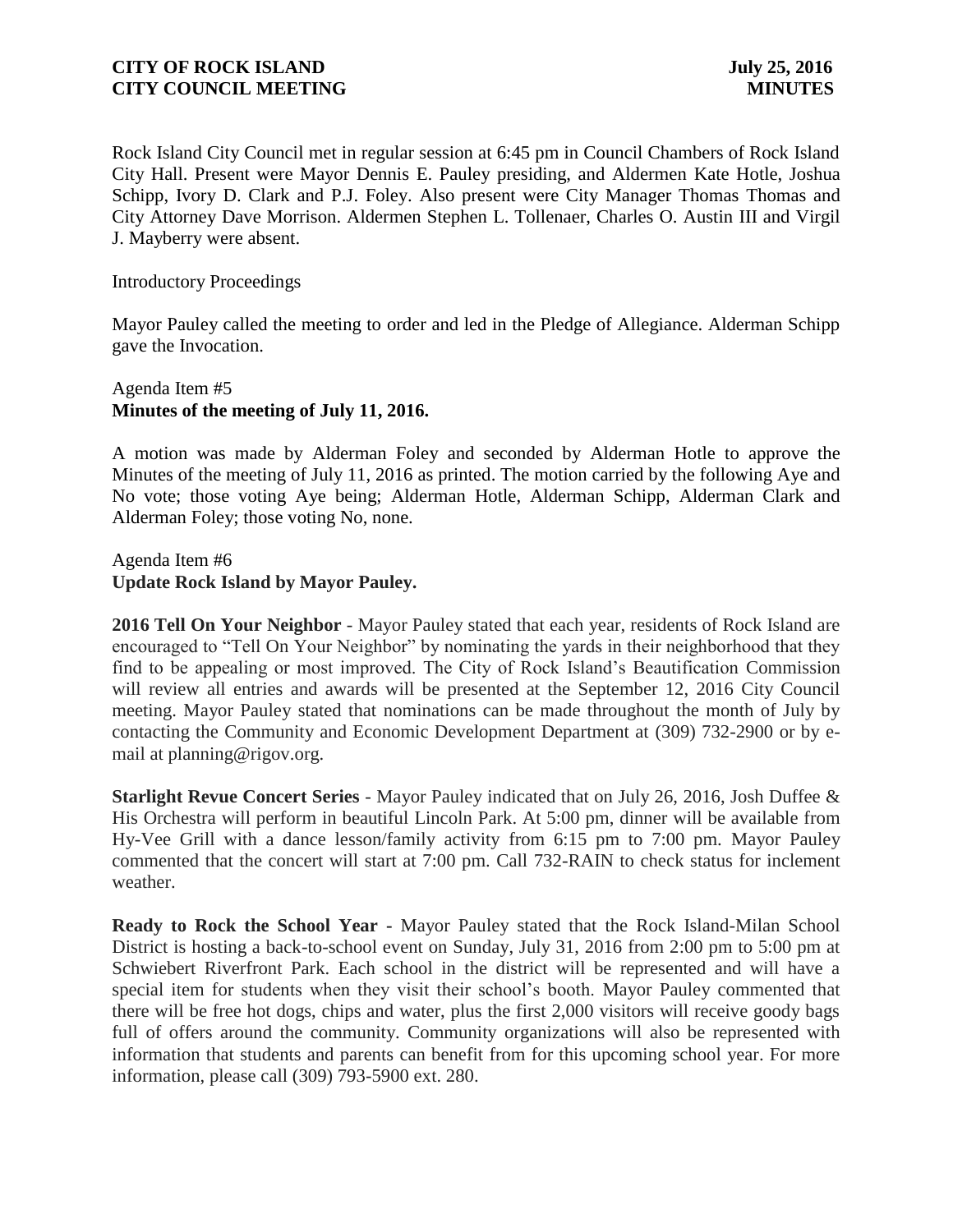**After School Program** - Mayor Pauley advised that the Martin Luther King Jr. Community Center is offering registration for kids to participate in their after school program, which is Monday through Friday from 3:00 pm to 6:00 pm once school starts. The Mayor added that the program helps youth with homework and other school assignments to help every child improve or maintain academic success. The program is free to all children that register but space is limited. To enroll, please visit the Martin Luther King Jr. Community Center at 630 MLK Drive. For additional information or questions, please call (309) 732-2986.

### Agenda Item #7 **Proclamation declaring Tuesday, August 2, 2016 as National Night Out.**

Mayor Pauley read the proclamation. Mattie Seward, Phil Dennis, Pat Ward and Paul Fessler accepted the proclamation. Mr. Fessler invited everyone to the event at Sunset Park at the main pavilion on Tuesday, August  $2^{nd}$ . Mr. Fessler added that it is a great opportunity to bring people together. Mr. Phil Dennis invited the Council to this community event, which begins at 5:30 pm. Mr. Dennis stated that the event includes a free picnic and the Rock Island Police Department will be challenging members of the community on the tug of war activity.

**Note:** Please refer to the Other Business portion of the meeting in regards to discussion and revisions of items 8, 9 and 10.

### Agenda Item #8

## **A Special Ordinance amending a previously amended Special Ordinance granting a Special Use Permit at 3055 38th Street.**

Alderman Hotle moved and Alderman Foley seconded to consider and pass the ordinance. The motion carried by the following Aye and No vote; those voting Aye being; Alderman Hotle, Alderman Schipp, Alderman Clark and Alderman Foley; those voting No, none.

Agenda Item #9

## **A Special Ordinance amending a Special Ordinance granting a Special Use Permit at 4041 79th Avenue West.**

It was moved by Alderman Foley and seconded by Alderman Hotle to pass the ordinance. The motion carried by the following Aye and No vote; those voting Aye being; Alderman Hotle, Alderman Schipp, Alderman Clark and Alderman Foley; those voting No, none.

Agenda Item #10

# **A Special Ordinance establishing specific parking zones on the north side and south side of 3 rd Avenue between 16th and 17th Streets.**

Alderman Clark moved and Alderman Hotle seconded to pass the ordinance. The motion carried by the following Aye and No vote; those voting Aye being; Alderman Hotle, Alderman Schipp, Alderman Clark and Alderman Foley; those voting No, none.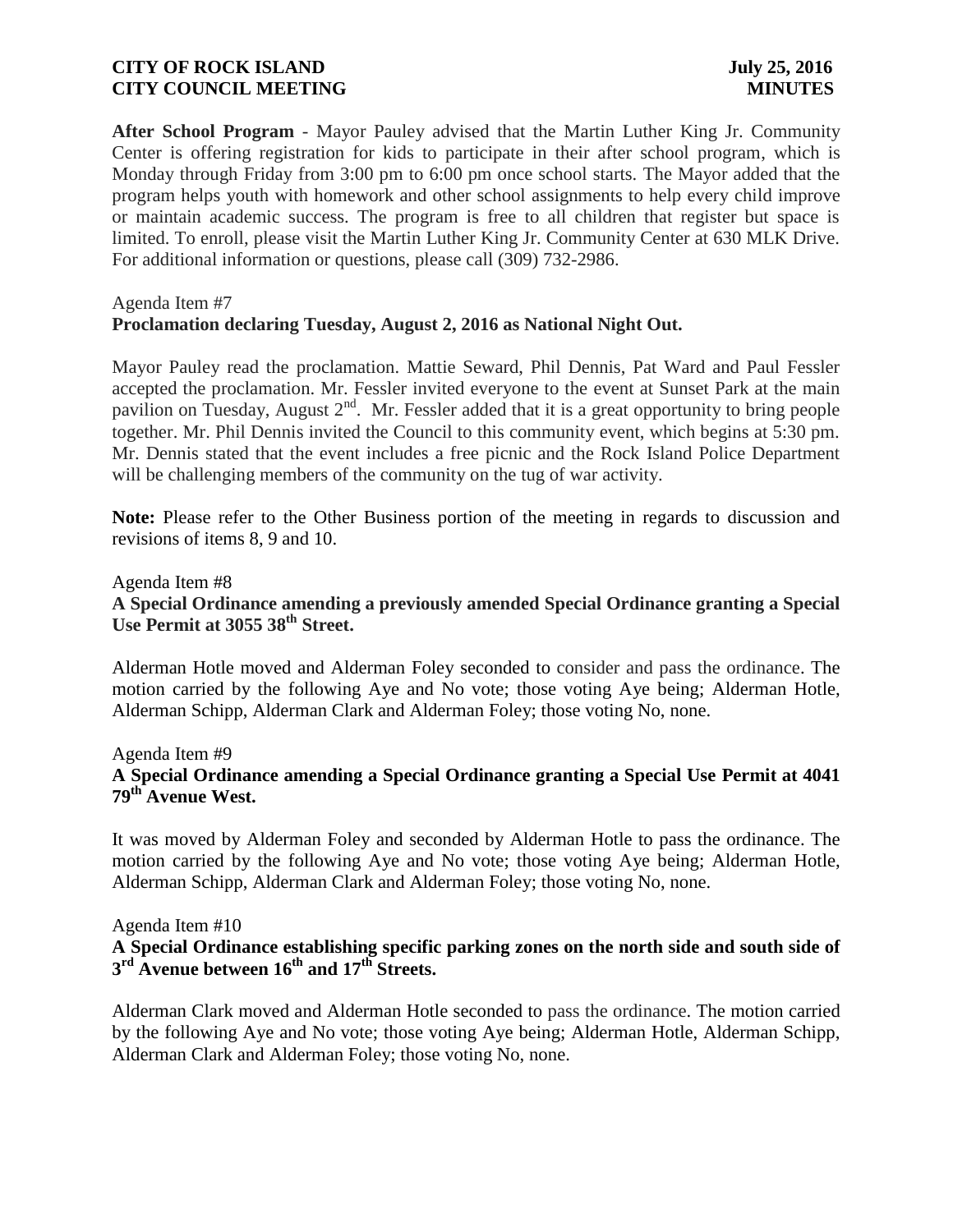Agenda Item #11 **CLAIMS**

It was moved by Alderman Hotle and seconded by Alderman Foley to accept the following reports and authorize payments as recommended. The motion carried by the following Aye and No vote; those voting Aye being; Alderman Hotle, Alderman Schipp, Alderman Clark and Alderman Foley; those voting No, none.

a. Report from the Human Resources Department regarding payment in the amount of \$7,500.00 to the Law Offices of Al Hofeld Jr. LLC of Chicago, IL and Medicare and payment in the amount of \$3,500.00 to Derrell Dickerson of Rock Island, IL and Medicare for General Liability claim settlement.

b. Report from the Human Resources Department regarding payment in the amount of \$43,146.12 to Broadspire of Atlanta, GA for Worker's Compensation settlement for Karen Wilfong.

c. Report from the Public Works Department regarding payment #17 in the amount of \$189,303.11 to Brandt Construction of Rock Island/Milan, IL for services provided for the  $6<sup>th</sup>$  Avenue Relief Sewer project.

d. Report from the Public Works Department regarding payment #45 in the amount of \$89,278.04 to Civil Constructors, Inc. of East Moline, IL for services provided for the Wet Weather Treatment System project.

e. Report from the Public Works Department regarding payment #2 in the amount of \$148,084.14 to Valley Construction Co. of Rock Island, IL for services provided for the  $12<sup>th</sup>$  Street and  $13<sup>th</sup>$  Street Reconstruction:  $5<sup>th</sup>$  Avenue to  $7<sup>th</sup>$  Avenue projects.

f. Report from the Public Works Department regarding payment #31 in the amount of \$101,376.42 to Gilbane Building Company of Chicago, IL for construction services provided for the Rock Island Police Station project.

g. Report from the Public Works Department regarding payment #1 and final in the amount of \$74,999.96 to NuCoat Sealing LLC of Arnold, MO for services provided for the 2016 Street Joint and Crack Sealing Program project.

h. Report from the Public Works Department regarding payment #2 in the amount of \$134,858.39 to Walter D. Laud, Inc. of East Moline, IL for services provided for the  $25<sup>th</sup>$ Avenue Resurfacing:  $12<sup>th</sup>$  Street to  $17<sup>th</sup>$  Street project.

i. Report from the Public Works Department regarding payment #2 in the amount of \$162,539.88 to Centennial Contractors of the Quad Cities, Inc. of Moline, IL for services provided for the 45<sup>th</sup> Street Reconstruction:  $23^{rd}$  Avenue to  $24^{th}$  Avenue project.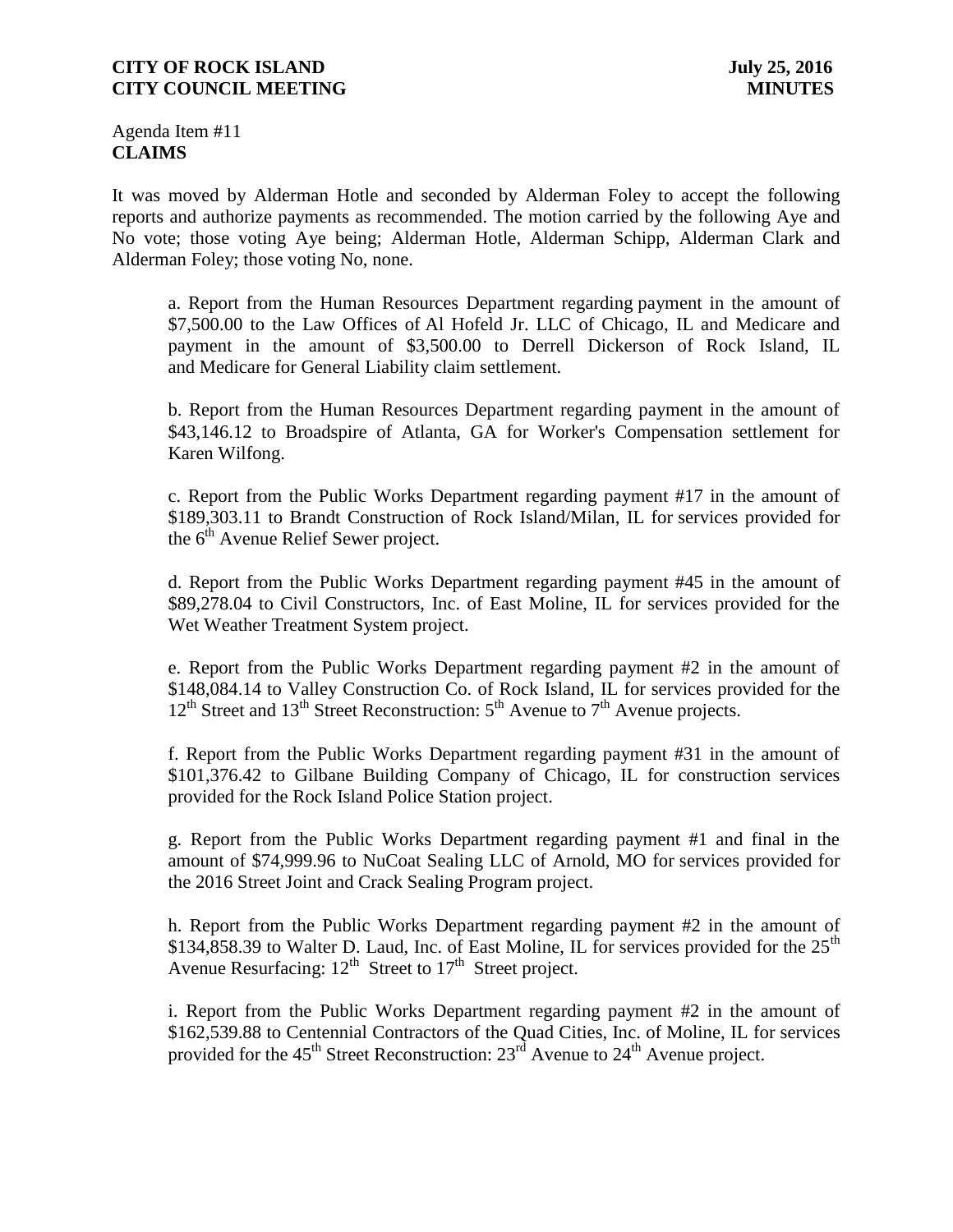j. Report from the Public Works Department regarding payment #6 in the amount of \$63,373.71 to Valley Construction Company of Rock Island, IL for services provided for the  $11<sup>th</sup>$  Street Improvements at  $47<sup>th</sup>$  Avenue project.

k. Report from the Public Works Department regarding payment in the amount of \$25,922.52 to B & B Machine, Inc. of Rock Island, IL for the emergency repair of the Blackhawk Lift Station submersible sewage pump #1.

#### Agenda Item #12

### **Claims for the weeks of July 8 through July 14 in the amount of \$2,011,096.99 and July 15 through July 21 in the amount of \$519,064.26 and payroll for the weeks of July 4 through July 17 in the amount of \$1,484,997.53.**

It was moved by Alderman Clark and seconded by Alderman Foley to allow the claims and payroll. The motion carried by the following Aye and No vote; those voting Aye being; Alderman Hotle, Alderman Schipp, Alderman Clark and Alderman Foley; those voting No, none.

## Agenda Item #13 **Purchase Card Claims for the month of June in the amount of \$67,544.83.**

Alderman Hotle moved and Alderman Foley seconded to approve the purchase card claims. The motion carried by the following Aye and No vote; those voting Aye being; Alderman Hotle, Alderman Schipp, Alderman Clark and Alderman Foley; those voting No, none.

### Agenda Item #14

### **Report from the Public Works Department regarding bids for the purchase of restraining glands, recommending the bid be awarded to Ferguson Waterworks of DeKalb, IL in the amount of \$10,717.13.**

It was moved by Alderman Schipp and seconded by Alderman Hotle to award the bid as recommended and authorize purchase. The motion carried by the following Aye and No vote; those voting Aye being; Alderman Hotle, Alderman Schipp, Alderman Clark and Alderman Foley; those voting No, none.

#### Agenda Item #15

## **Report from the Public Works Department regarding bids for the purchase of 28 fire hydrants, recommending the bid be awarded to Zimmer and Francescon, Inc. of Moline, IL in the amount of \$42,912.71.**

Alderman Schipp moved and Alderman Hotle seconded to award the bid as recommended and authorize purchase.

Discussion followed. Alderman Schipp inquired upon Public Works Director Randy Tweet as to whether they actually make the fire hydrants in Moline. Mr. Tweet stated that he didn't think they made the fire hydrants in Moline; they are the distributor.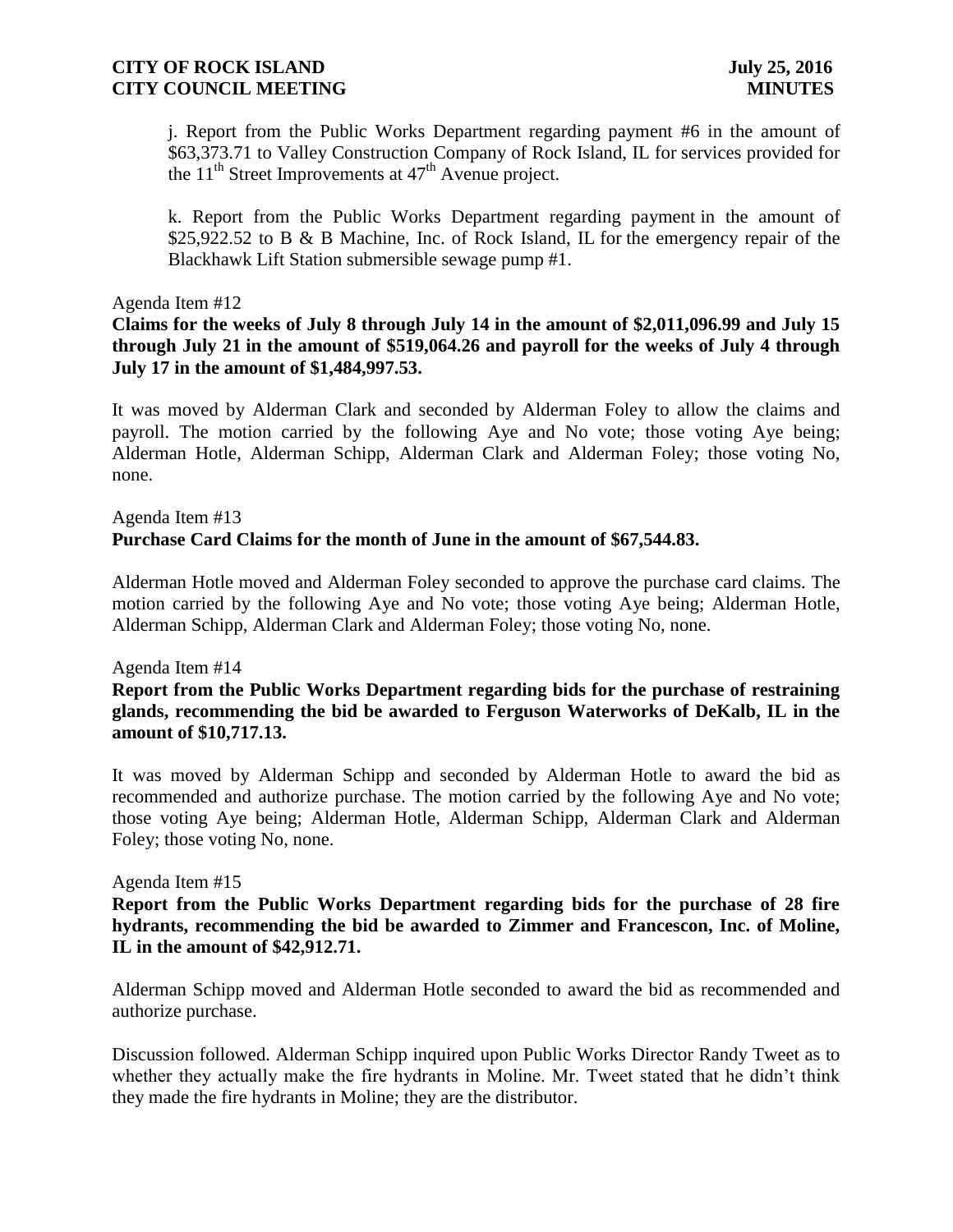After discussion, the motion carried by the following Aye and No vote; those voting Aye being; Alderman Hotle, Alderman Schipp, Alderman Clark and Alderman Foley; those voting No, none.

#### Agenda Item #16

## **Report from the Public Works Department regarding bids for the purchase of cut in valves, recommending the bid be awarded to Zimmer and Francescon, Inc. of Moline, IL in the amount of \$29,389.06.**

It was moved by Alderman Foley and seconded by Alderman Clark to award the bid as recommended and authorize purchase. The motion carried by the following Aye and No vote; those voting Aye being; Alderman Hotle, Alderman Schipp, Alderman Clark and Alderman Foley; those voting No, none.

### Agenda Item #17

## **Report from the Finance Department regarding a Resolution of the City of Rock Island, Illinois declaring its official intent to reimburse certain capital expenditures from the proceeds of future debt issues**.

Alderman Foley moved and Alderman Hotle seconded to adopt the resolution as recommended.

Discussion followed. Alderman Foley inquired as to whether some of these projects are currently going on. Public Works Director Randy Tweet stated yes. Alderman Foley then inquired as to when the  $18<sup>th</sup>$  Avenue resurfacing project will start. Mr. Tweet advised that currently, it is with the State. Mr. Tweet explained that the State requested some additional information and the department is currently working on it. Mr. Tweet pointed out that it was scheduled for this year but at this point, it will probably be in 2017. Mr. Tweet noted that this is a project the State is going to bid.

Alderman Foley inquired about the  $38<sup>th</sup>$  Street intersection. Mr. Tweet stated that the City is doing that intersection first as part of the two projects because that was the worst section. Mr. Tweet advised that the milling and repaving will start later this week.

Alderman Schipp inquired as to whether a significant section of  $18<sup>th</sup>$  Avenue and  $38<sup>th</sup>$  Street will be under construction at the same time next year or will the projects be staggered. Mr. Tweet stated that they are two different projects, but they could be at the same time. Mr. Tweet advised that the concrete work would be done first and then the milling happens rather quickly, and when the milling happens, they will mill-off and then they will lay the asphalt. Mr. Tweet stated that it could happen simultaneously, but it wouldn't be a huge disruption. Mr. Tweet and Council further discussed this item.

After discussion, the motion carried by the following Aye and No vote; those voting Aye being; Alderman Hotle, Alderman Schipp, Alderman Clark and Alderman Foley; those voting No, none.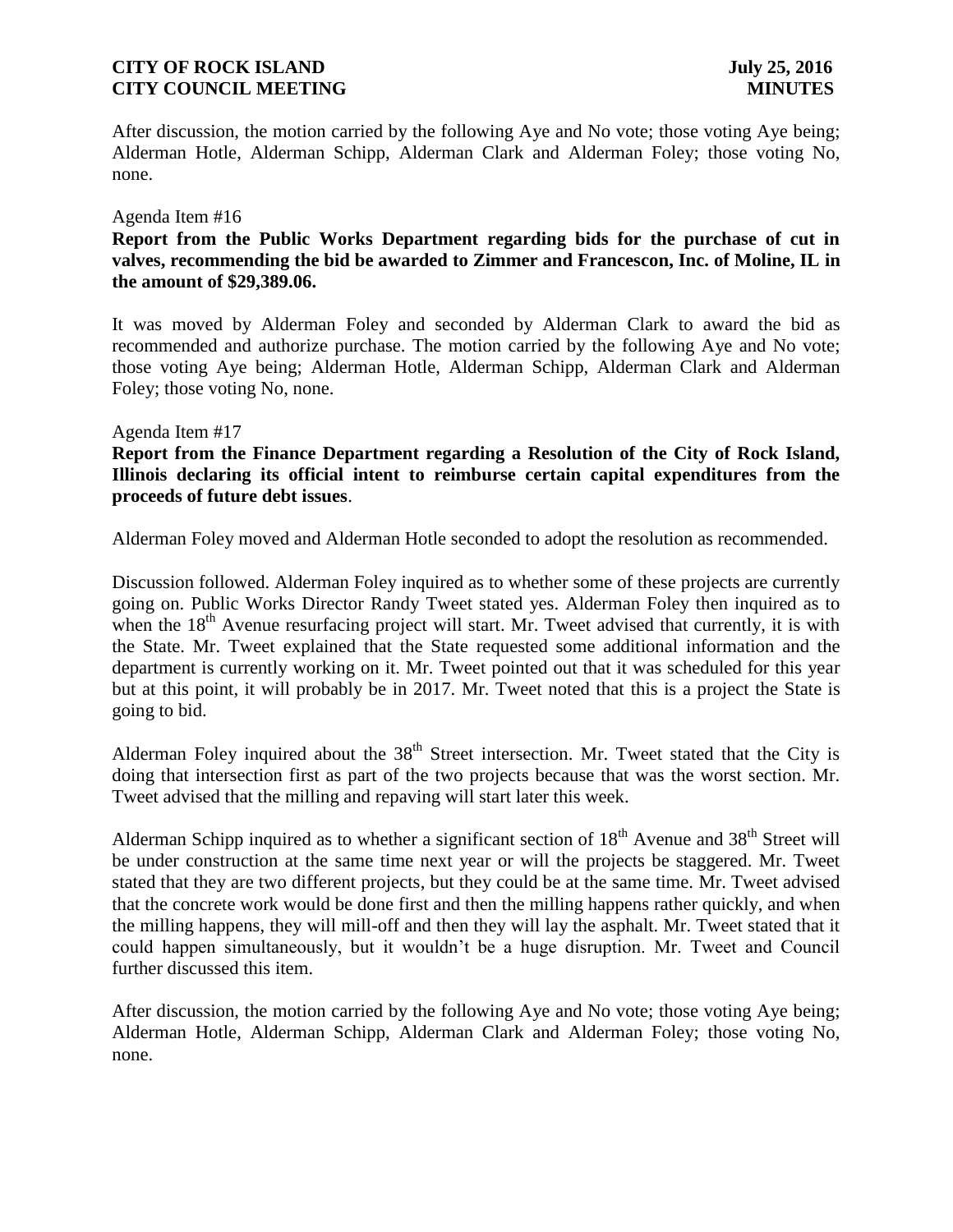#### Agenda Item #18

## **Report from the Finance Department regarding an adjustment to the CY2016 Budget, recommending increasing the Wastewater Operation and Maintenance Fund in the amount of \$220,734.74.**

It was moved by Alderman Hotle and seconded by Alderman Schipp to approve the budget adjustment as recommended. The motion carried by the following Aye and No vote; those voting Aye being; Alderman Hotle, Alderman Schipp, Alderman Clark and Alderman Foley; those voting No, none.

#### Agenda Item #19

## **Report from the City Attorney regarding a request for a 30 day extension of the feasibility period to September 8, 2016 as it relates to the sale of property to Price Properties.**

Alderman Schipp moved and Alderman Hotle seconded to approve the extension as recommended.

Discussion followed. Mayor Pauley stated that Walmart has advised the City that they need additional time to complete the second phase of their due diligence process, which includes fully reviewing a standard comprehensive report of the site's environmental history. Mayor Pauley stated that they have submitted a request for a 30 day extension of the feasibility period and this is what the Council is considering.

Alderman Schipp stated that Walmart is legitimately running into issues at the site; it is a major investment on Walmart's end; these things take time. Alderman Schipp advised that it is a big piece of land and things are being found underground that no one knew about. Alderman Schipp advised that if Walmart did not want to come to this City, they would have told the City that a long time ago. Alderman Schipp further discussed this item.

Mayor Pauley stated that he is very confident in Walmart's plans; if Walmart didn't want to do this project then they didn't have to request the extension, they could have let it run out. Mayor Pauley stated that he feels confident Walmart wants to do the project.

After discussion, the motion carried by the following Aye and No vote; those voting Aye being; Alderman Hotle, Alderman Schipp, Alderman Clark and Alderman Foley; those voting No, none.

#### **Agenda Items #20, 21, 22, 23 and 24**

It was moved by Alderman Foley to approve the appointments and reappointments as recommended for items 20, 21, 22, 23 and 24, Alderman Hotle seconded. The motion carried by the following Aye and No vote; those voting Aye being; Alderman Hotle, Alderman Schipp, Alderman Clark and Alderman Foley; those voting No, none.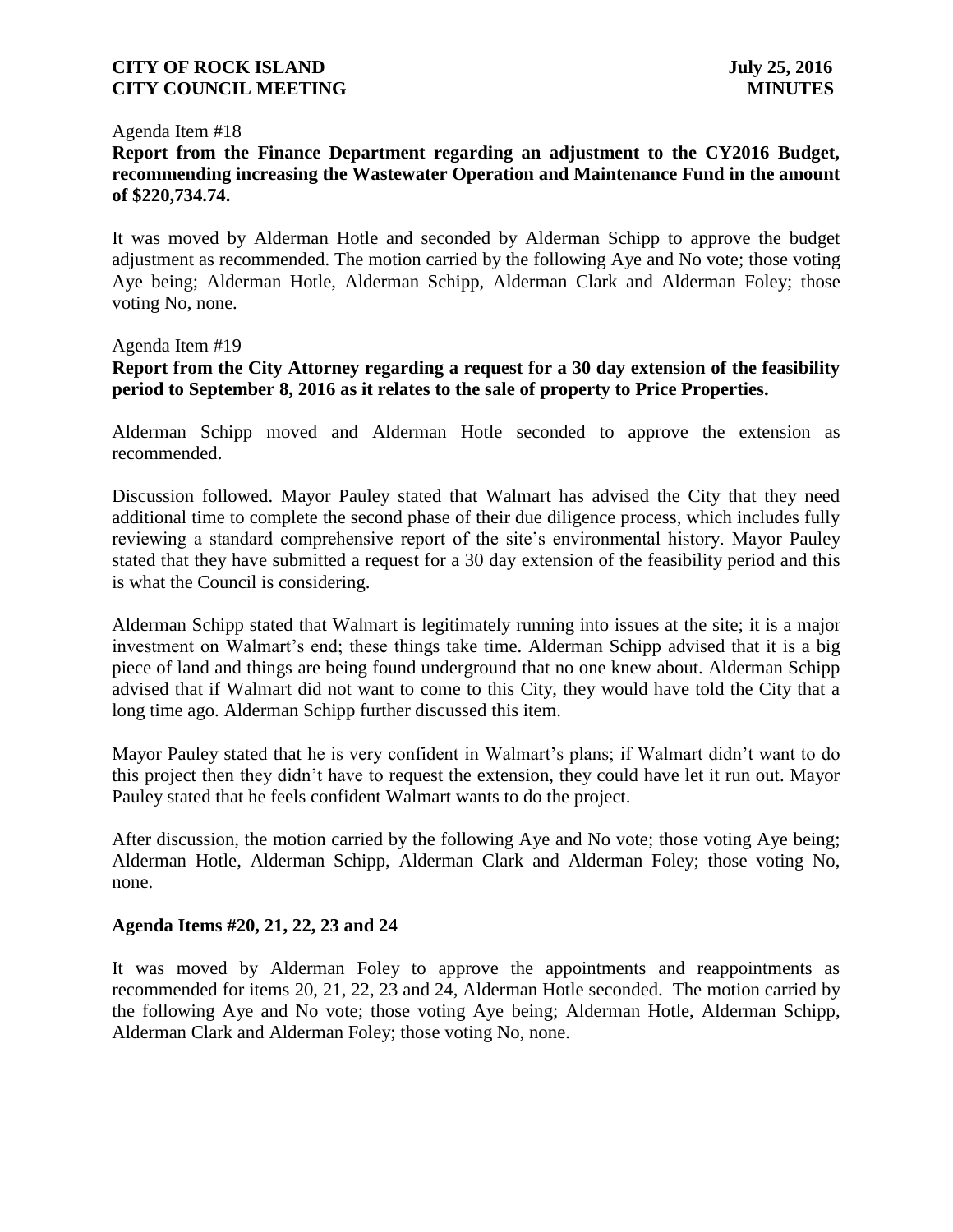#### Agenda Items #20

## **Report from the Mayor regarding appointments and a reappointment to the Citizens Advisory Committee**.

Norm Moline, Debbie Healy and Tanja Whitten were appointed to the Citizens Advisory Committee. Ken Jaeke was reappointed to the Citizens Advisory Committee.

#### Agenda Item #21 **Report from the Mayor regarding reappointments to the Building Board of Appeals.**

Jeff Dismer, Kevin Gross, David Andich and Greg Marty were reappointed to the Building Board of Appeals for three year terms expiring in July 2019.

## Agenda Item #22 **Report from the Mayor regarding an appointment to the Electrical Code Board of Appeals.**

Martin Pizano was appointed to the Electrical Code Board of Appeals to complete the term that will end in April 2018.

## Agenda Item #23 **Report from the Mayor regarding appointments and reappointments to the Mechanical Board of Appeals.**

Pete Mendoza, Ben Hartley and Jared Reickard were appointed to the Mechanical Board of Appeals for three year terms expiring in July 2019. James Maynard Jr., Gary Miner, Kevin Lesthaeghe and Brent Husser were reappointed to the Mechanical Board of Appeals for three year terms expiring in July 2019.

Agenda Item #24

## **Report from the Mayor regarding appointments and reappointments to the Plumbing Board of Appeals**.

Butch Motzer, Stanley Hintze, Brian Throne and Eric DeCook were appointed to the Plumbing Board of Appeals for three year terms expiring in July 2019. Brent Husser, Reaksa Toum and Alan Spears were reappointed to the Plumbing Board of Appeals for three year terms expiring in July 2019.

### **Agenda Items #25, 26, 27 and 28**

Alderman Clark moved to approve the requests as recommended for items 25, 26, 27 and 28, Alderman Hotle seconded. The motion carried by the following Aye and No vote; those voting Aye being; Alderman Hotle, Alderman Schipp, Alderman Clark and Alderman Foley; those voting No, none.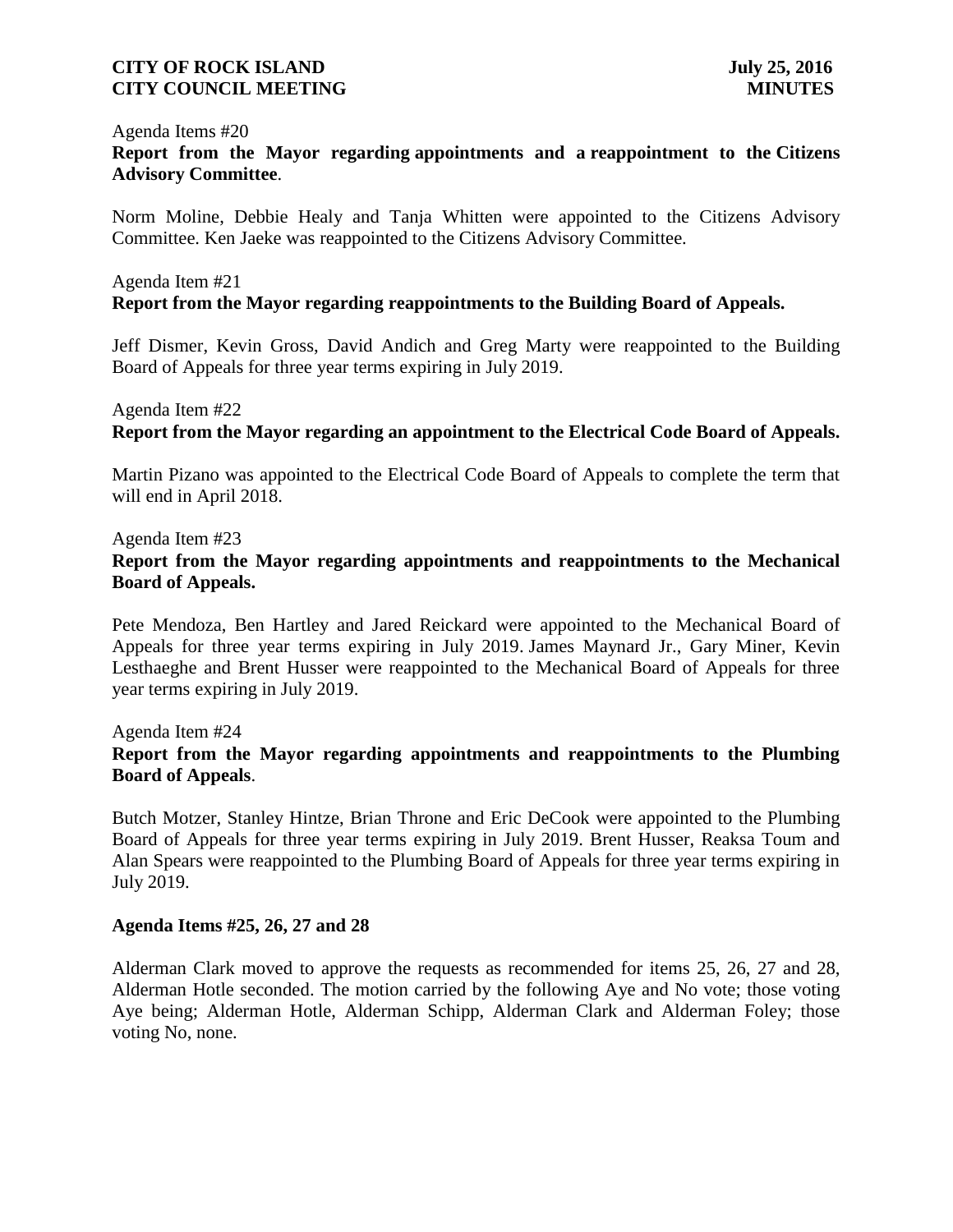#### Agenda Item #25

**Report from the City Clerk regarding a request from Church of Peace and Heart of Hope for a street closing at 12th Avenue between 12th Street and 14th Street, along with sound amplification for their neighborhood block party to be held on Saturday, August 6, 2016 from 11:00 am to 2:00 pm.** 

#### Agenda Item #26

**Report from the City Clerk regarding a request from Pat Ward and Mary Roos to close off a portion of the alley next to 2224 42nd Street between 41st Street and 42nd Street on Saturday, August 13, 2016 from noon to 10:00 pm for a block party/birthday party.**

#### Agenda Item #27

**Report from the City Clerk regarding a request from the Greater Antioch Church at 929 14th Street for a street closing at 10th Avenue between 14th Street and 14 ½ Street, along with sound amplification for their community block party to be held on Saturday, August 20, 2016 from 8:30 am to 3:00 pm**.

#### Agenda Item #28

**Report from the City Clerk regarding a request from Terry Anderson for a street closing**  at  $21^{\text{st}}$  Street between  $16^{\text{th}}$  Avenue and  $17^{\text{th}}$  Avenue on Sunday, September  $25$ , **2016 from 1:00 pm to 7:00 pm for the Highland Park Historic Neighborhood Association's block party.**

Agenda Item #29 **Other Business.**

No one signed up to address Council to speak on a topic.

Alderman Schipp inquired upon Public Works Director Randy Tweet to provide an update on the situation with Brandt Construction as it related to the  $6<sup>th</sup>$  Avenue Relief Sewer project. Mr. Tweet advised that they are substantially complete with the project; everything is in place. Mr. Tweet indicated that they are going through the punch list of items they need to finish for final completion.

Alderman Schipp inquired as to whether Brandt has given any indication on the timeline for liquidated damages. Mr. Tweet stated that they have not. Mr. Tweet commented that on the payment that was approved earlier tonight; there is a withholding line. Mr. Tweet stated that he expects them to look for the final payment next month or the month after that. Council and Mr. Tweet further discussed this item as it related to liquidated damages.

City Attorney Dave Morrison advised that in regards to Agenda items 8, 9 and 10, the motions were to pass the ordinance and they actually should only be considered. City Attorney Morrison stated that the ordinances will be coming back to Council for a second reading. City Attorney Morrison recommended for Council members to rescind the three motions, vote on the items individually to consider them and then the items will come back for the August  $8<sup>th</sup>$  Agenda.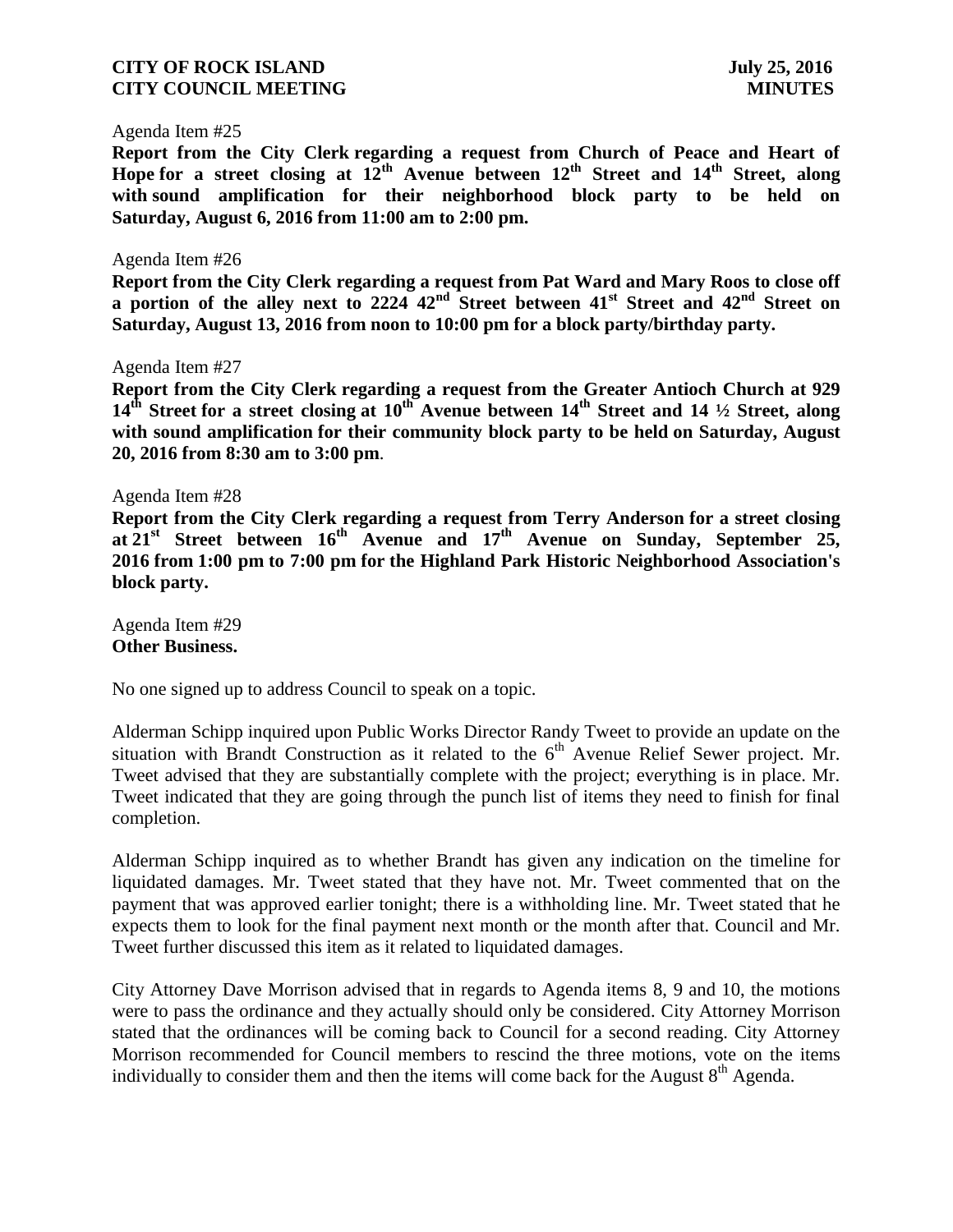#### Agenda Item #8

**A Special Ordinance amending a previously amended Special Ordinance granting a Special Use Permit at 3055 38th Street.**

Alderman Hotle moved to rescind her motion to consider and pass the ordinance. It was noted that Alderman Hotle's motion to rescind eliminated Alderman Foley's second.

At this time, Alderman Hotle moved to consider the ordinance, Alderman Foley seconded. The motion carried by the following Aye and No vote; those voting Aye being; Alderman Hotle, Alderman Schipp, Alderman Clark and Alderman Foley; those voting No, none.

### Agenda Item #9

## **A Special Ordinance amending a Special Ordinance granting a Special Use Permit at 4041 79th Avenue West.**

Alderman Foley moved to rescind his motion to pass the ordinance. It was noted that Alderman Foley's motion to rescind eliminated Alderman Hotle's second.

It was then moved by Alderman Foley and seconded by Alderman Hotle to consider the ordinance. The motion carried by the following Aye and No vote; those voting Aye being; Alderman Hotle, Alderman Schipp, Alderman Clark and Alderman Foley; those voting No, none.

## Agenda Item #10 **A Special Ordinance establishing specific parking zones on the north side and south side of 3 rd Avenue between 16th and 17th Streets.**

Alderman Clark moved to rescind his motion to pass the ordinance. It was noted that Alderman Clark's motion to rescind eliminated Alderman Hotle's second.

Alderman Clark then moved to consider the ordinance and Alderman Hotle seconded. The motion carried by the following Aye and No vote; those voting Aye being; Alderman Hotle, Alderman Schipp, Alderman Clark and Alderman Foley; those voting No, none.

## Agenda Item #30 **Executive Session on Personnel, Property Acquisition and Litigation.**

A motion was made by Alderman Foley and seconded by Alderman Schipp at 7:10 pm to recess to Executive Session on matters of Personnel, Property Acquisition and Litigation. The motion carried by the following Aye and No vote; those voting Aye being; Alderman Hotle, Alderman Schipp, Alderman Clark and Alderman Foley; those voting No, none.